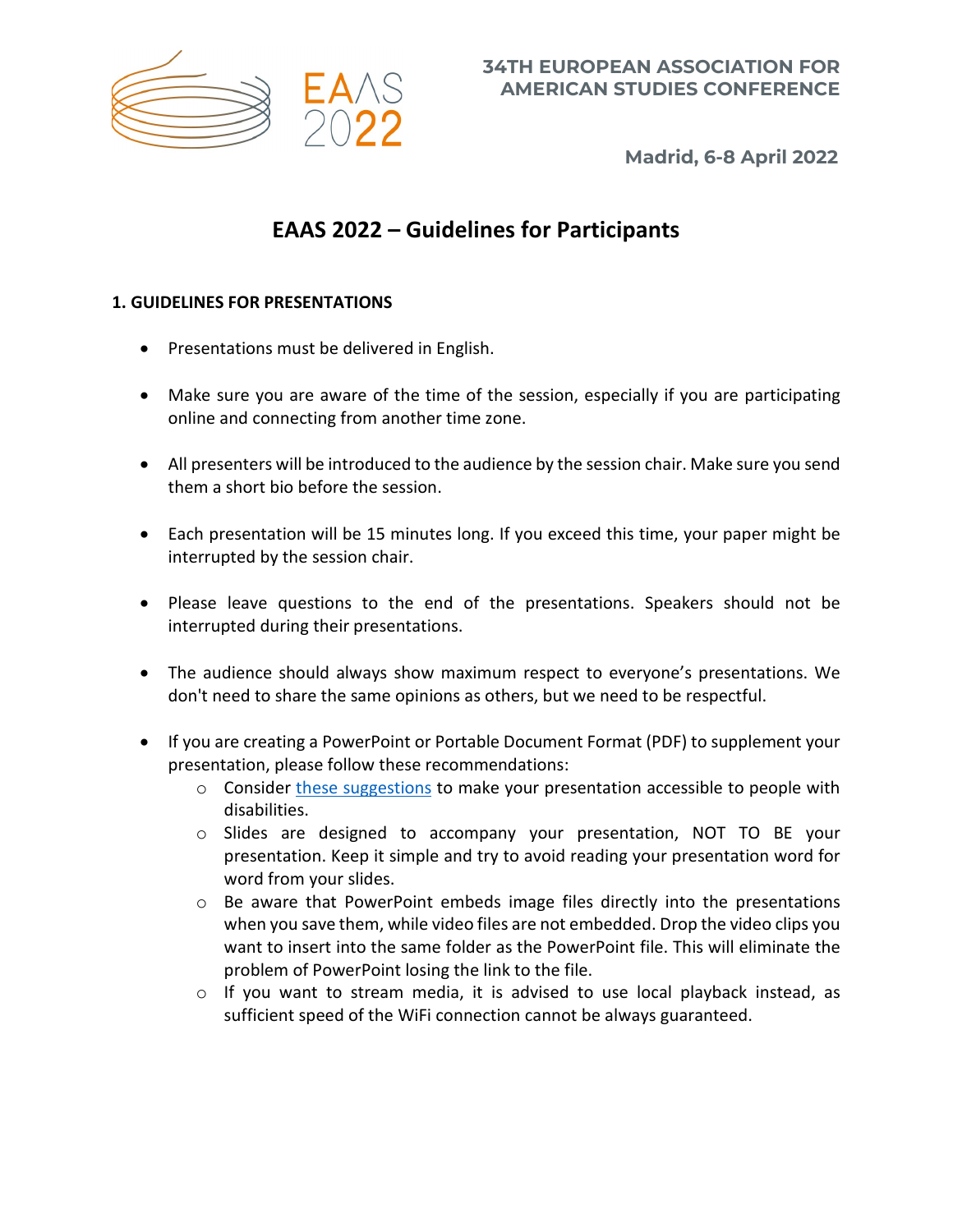

**Madrid, 6-8 April 2022**

## **If presenting on-site:**

- Be aware that available equipment will include a PC, a projector, and microphones. The PC will have loudspeakers to facilitate the use of DVD clips or videos.
- The session PCs will have access to the Internet.
- Please bring your presentation file (PowerPoint or PDF) stored on a USB Flash Drive, memory stick, or a similar memory device to the room before your session and give it to the IT technician who will upload it to a Windows-based computer available at the conference room.

## **If presenting online:**

- Before the session, ensure that you are familiar with the use of Zoom and you have the appropriate link to join the session. Instructions will be sent by email.
- If you are using a PowerPoint or Adobe pdf presentation, you can cast it using the "Share screen" function in Zoom:



- It is important that you remain connected after your presentation and throughout the whole duration of the session.
- After all the papers have been delivered, you can request a turn to ask a question by using the "raise hand" function in Zoom.